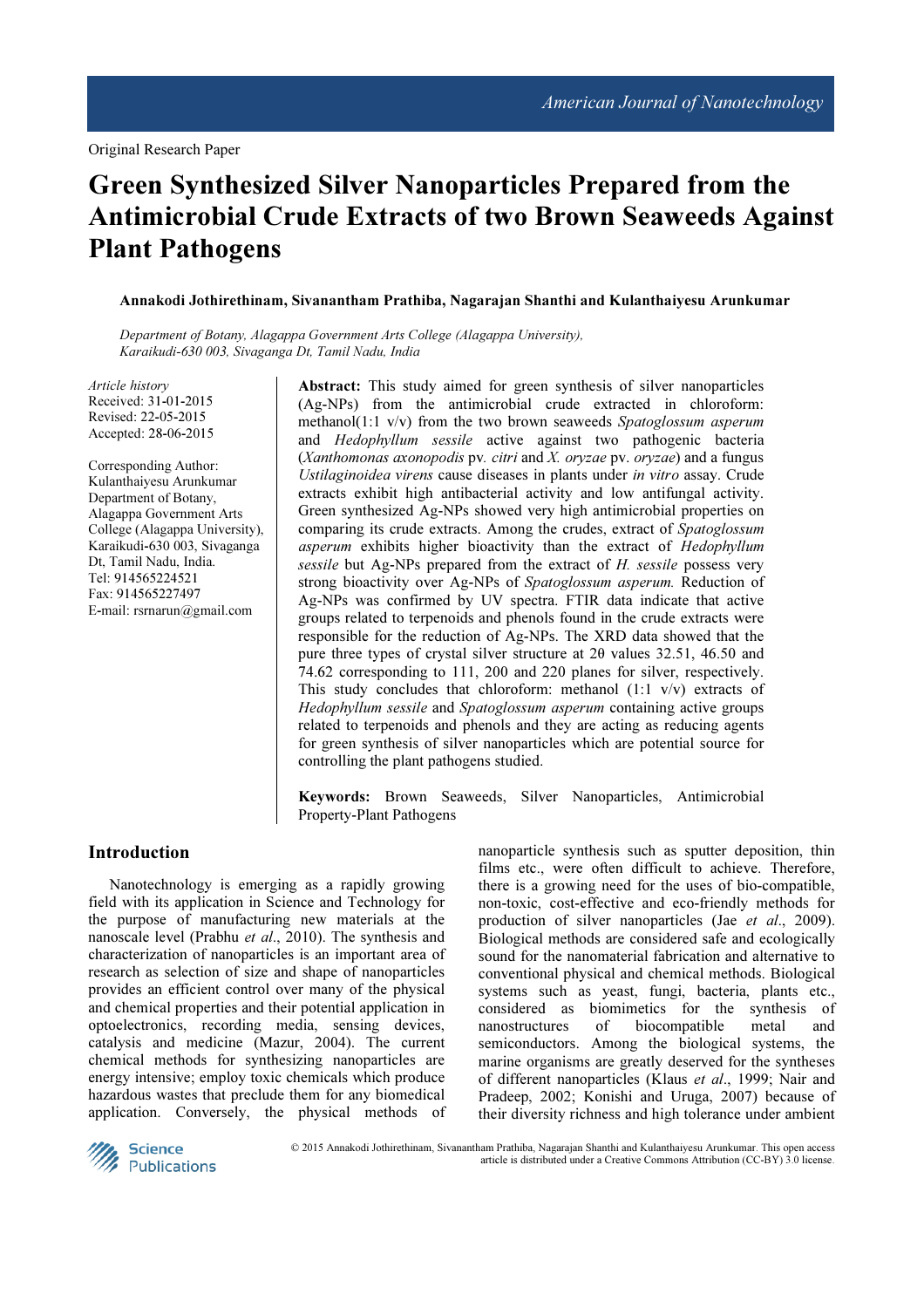conditions of temperature, pressure and acidity. Innumerable organisms including algae, bacteria and fungi (Vigneshwaran et al., 2007) have already been harnessed for the green synthesis of silver nanoparticles. Marine macroalgae(seaweeds) have various unique phytochemicals including heteropolysaccharides, alkaloids, steroids, phenols, saponins and flavonoids flavonoids (Mansuya et al., 2010). Studies have assured that biomolecules like protein, phenols, flavonoids and some phytochemicals have the ability to reduce the ions to the nanosize and also play an important role in the capping of the nanoparticles for its stability (Vedpriya, 2010). Silver nanoparticles (Ag-NPs), is gaining greater demand due to the emergence of antibiotic-resistant pathogens (Goldmann et al., 1996). Metallic silver in the form of nanoparticles has made a remarkable response as a potential antimicrobial agent (Chastre, 2008). Silver components have been proven as an effective tool for retarding and preventing the microbial infections. In addition, silver is known to exhibit oligo dynamic effect because of its ability to exert inhibitory effect at minute concentrations (Tien et al., 2009).

Canker in citrus caused by the bacterium Xanthomonas axonopodis pv. citri reported to produce up to 70% yield loss (Graham et al., 2013). Estimated yield loss of bacterial blight caused by the bacterium Xanthomonas oryzae pv. oryzae in tropical regions was from 2 to 74% depending on location, season, weather conditions and cultivars (Reddy et al., 1979). A fungus Ustilaginoidea virens cause false smut disease in paddy and its infection usually low (1-10%) or may increase to 50-60% in years and severe infection causing 50.3- 75.4% empty grains (Li et al., 1986). Pesticidal agents of biological origin are advantageous one to control the pests as well as safe to environment. In this line, green synthesized Ag-NPs prepared from seaweeds have potential application in the biopesticides production. Works have been attempted on the green synthesis of Ag-NPs using higher plants (Gilaki, 2010; Khalil et al., 2014) and microalgae (Patel et al., 2015) but limited studies are made using marine macroalgae (seaweeds) (Govindaraju et al., 2009; Kumar et al., 2013). In this study, crude extracts prepared from the two brown seaweeds showing antimicrobial activity were used for green synthesis of Ag-NPs against plant pathogens.

## Materials and Methods

## Seaweed Collection and Preparation of Crude Extract

Live and healthy specimens brown seaweeds such as Hedophyllum sessile (C. Agardh) Setchell-Puthumadam (9°16'47"N, 79°7'12"E) and Spatoglossum asperum J. Agardh-Thiruchendur  $(8.4833°$  N,  $78.1167°$  E) were collected along the coast of Gulf of Mannar, India during January 2014. The samples were washed thoroughly in seawater followed by tap water and immediately air-dried under shade at room temperature for 7 days, chopped, pulverized and stored in desiccators till further study.

For the preparing the crude extract, 50 g of pulverized sample of seaweed was soaked in 100 mL of chloroform: methanol (1:1 v/v) using 250 mL conical flask and kept under dark for 10 days at 27°C. The extraction was repeated thrice. Then the extracted crudes were combined and concentrated using rotavapour under reduced pressure at 45°C. The concentrated crude extract was weighed and stored at 0°C till further study.

## Green Synthesis of Ag-NPs (Song and Kim, 2008)

A portion of crude extract of each seaweed weighing 0.1 g was dissolved with 3 mL distilled  $H_2O$  and a same amount of AgNO<sub>3</sub>  $(1\times10^{1}$  M) and stirred the extract well at room temperature  $(25^{\circ}C)$ . Then the solution was incubated in dark at 37°C under static condition for observing colour change. A control setup was also maintained without crude extract. The mixture was then centrifuged at 5000 rpm for 20 min and pellets containing crude silver nanoparticles were collected. Aqueous pellet was freeze dried and stored at 0°C till further study.

## Antimicrobial Activities of Crude Extracts and Green Synthesized Ag-NPs

Antimicrobial potential of crude extracts and green synthesized Ag-NPs was evaluated using two bacteria and a fungus cause diseases in plants. The pathogenic bacteria, Xanthomonas axonopodis pv. citri (Hasse) Vauterin et al. AGACA 01 cause citrus canker and Xanthomonas oryzae pv. oryzae (Ishyama) Dye AGACA 02 cause blight in paddy. The fungus Ustilaginoidea virens (Cooke) Takah AGACF 01 cause false smut in paddy. The test pathogens available in the Botany Research Laboratory of Alagappa Government Arts Science College, Karaikudi were used for antimicrobial assay. Sterile 5.0 mm diameter Whatman # 1 paper discs loaded with 50 µl of 25, 50 and 100 µg of crude seaweed extracts and green synthesized Ag-NPs were dried aseptically and impregnated on Petri plates for antimicrobial assay.

For antibacterial Assay (Arunkumar and Rengasamy, 2000), agar diffusion technique using 100 mm diameter Petri plates containing Ca. 20 mL of 1.5% nutrient agar medium (g  $\tilde{L}^1$ , Peptone -10, Beef extract-10, NaCl- 5, Agar-15, in distilled H<sub>2</sub>O, pH -7.0) smeared with  $0.05$ mL of bacterial culture in exponential phase of 1.0 OD at 590 nm were incubated at 27°C.

 For antifungal assay (Suvega and Arunkumar, 2014), Petri plates were seeded ca. 10 mL of 3% Potato Dextrose Agar (PDA) (g  $L^1$ , Potato-200, dextrose- 20,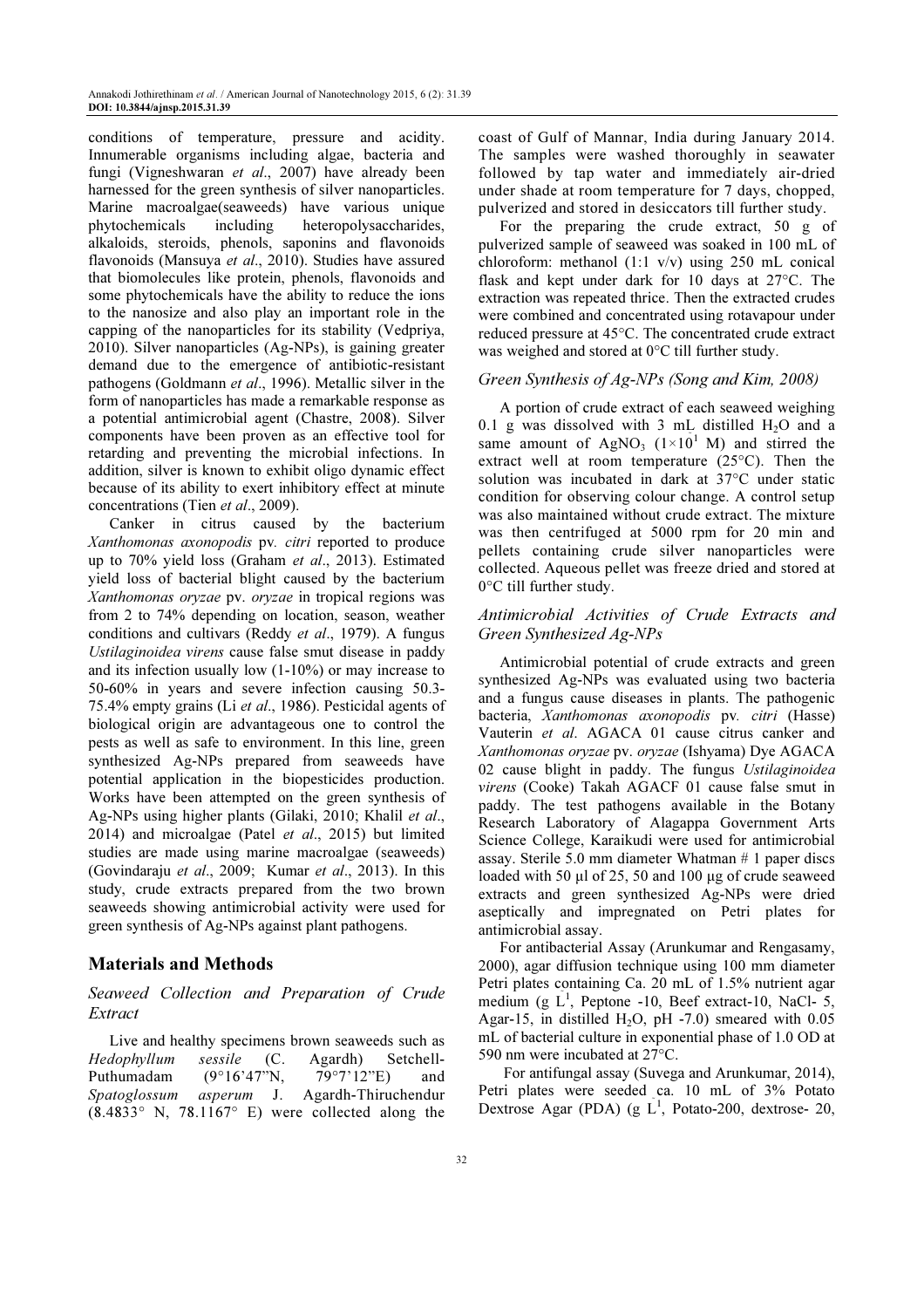agar-30, in distilled water, pH 5.6). A loop full of fungal mycelia mixed evenly with 10 mL of 1.5% PDA was poured over preseeded 3% PDA plates and incubated at 25°C. Antibacterial and antifungal activities were measured after 48 h of incubation.

The diameter of agar clear zone around the disc as result of diffusion of active substances was measured millimeters as antibacterial/antifungal activity. The solvents used for reconstituting the substances loaded on the paper discs were treated as solvent control did not show any bioactivity. Triplicates were maintained in each experiment and mean value expressed.

#### Characterization of AgNPs

Freeze dried AgNPs prepared from both seaweeds were recorded in UV spectra between 200 to 600 nm (Gajbhiye et al., 2009). FT-IR spectroscopy (Spectrum RX I, Perkin-Elmer) was recorded by KBR pellet method in the spectral range of 4000 to 400  $\text{cm}^1$  to identify the biomolecules responsible for the reduction of the Ag+ ions and capping material of synthesized Ag-NPs. For comparison, crude seaweed extracts were also recorded FT-IR spectroscopy. For XRD diffraction (Chandran et al., 2006), Ag-NPs were measured using X-ray diffractometer (PXRD-6000 SCHIMADZU) in the angle range of 10°C-80°C at 2θ, scan axis: 2:1 sym. The size of the Ag-NPs was calculated from the PXRD peak positions using Bragg's law.

#### Results and Discussion

#### Antimicrobial Activity of Crude Extracts

Crude extracts prepared from various solvents and methods from different species of seaweeds displayed wide range antimicrobial properties against human and plant pathogens (Arunkumar et al., 2010). Extracts prepared in chloroform: methanol (1:1 v/v) from the brown seaweeds posses polar compounds exhibit bioactivity against plant pathogenic bacteria (Arunkumar and Rengasamy, 2000) and the efficacy of crude is not as equal to commercial antibiotic, streptomycin sulphate used to control canker in citrus and blight in paddy (Arunkumar et al., 2013). In this present study, crude extracts obtained in chloroform: methanol (1:1 v/v) of two brown seaweeds Hedophyllum sessile and Spatoglossum asperum exhibit antimicrobial activities which was increased with increasing concentration of extracts (Fig. 1). Studies so far conducted on antimicrobial screening of seaweeds against plant pathogens showed investigation in this two brown seaweeds Hedophyllum sessile and Spatoglossum asperum are not yet made (Arunkumar et al., 2010; 2013). This study found that antibacterial activity of the crude extracts was higher than antifungal activity and crude extracts of Spatoglossum asperum exhibits more

bioactivity (Fig. 1 and 2) than the extract of Hedophyllum sessile (Fig. 1 and 3).

## Antimicrobial Activity of Green Synthesized Ag-NPs

Recent works have proved that green synthesized silver nanoparticals exhibit potential broad-spectrum of antimicrobial activities (Gajbhiye et al., 2009; Govindaraju et al., 2009). Green synthesized silvernanoparticles prepared from extracts of plants including algae possessing antimicrobial properties tested against human and plant pathogens (Mohandass et al., 2013; Kumar et al., 2013; Paulkumar et al., 2014). Crude extracts showing antimicrobial activity are natural, less expensive and environmental safe hence in this study crude extracts obtained from the Hedophyllum sessile and Spatoglossum asperum were used as reducing agents to produce silver nanoparticles through green synthesis. Ironically antimicrobial activity of biosynthesized Ag-NPs prepared from the crude extracts of both seaweeds Hedophyllum sessile and Spatoglossum asperum was remarkably higher than the potential of crude extracts (Fig. 1). It was further observed that the Ag-NPs prepared from Hedophyllum sessile showed higher bioactitivty than *Spatoglossum asperum* (Fig. 2-4), however chloroform: methanol (1:1 v/v) extracts both seaweeds Hedophyllum sessile and Spatoglossum asperum are the potential reducing agents for green synthesis of silver nanoparticles as source for preparing biopesticides to control the plant pathogens.

## Characterization of Ag-NPs by UV, FTIR and XRD Study

Maximum absorption at 400 nm in the UV spectroscopy characteristics of Silver nanoparticles (Mohandass et al., 2013) was recorded in Hedophyllum sessile (Fig. 5) and Spatoglossum asperum (Fig. 6). FTIR spectra data is commonly used for identifying biomolecule responsible for the reduction of  $Ag<sup>+</sup>$  ions and the capping of the bioreduced Ag-NPs (Li et al., 2007; Song et al., 2009; Travan et al., 2009; Vanmathiselvi and Sivakumar, 2012). FTIR spectral peaks of Ag-NPs were strong and of crude were weak in Hedophyllum sessile (Fig. 7) as well as Spatoglossum asperum (Fig. 8). As earlier study (Vanmathiselvi and Sivakumar, 2012 ), in the FTIR spectra, a strong peak in the crude and a weak peak in the Ag-NPs recorded near 2900 cm<sup>-1</sup> in *Hedophyllum sessile* (Fig. 7) and 2985  $cm<sup>1</sup>$  in Spatoglossum asperum (Fig. 8) were assigned to N-H stretching of alkaline. A band at  $1600 \text{ cm}^1$  in both spectra corresponds to primary amines (Vanmathiselvi and Sivakumar, 2012; Sahayaraj et al., 2012). A peak at  $1230 \text{ cm}^1$  corresponds to C-O stretching of aromatic ethers exclusively present in the Ag-NPs of Spatoglossum asperum.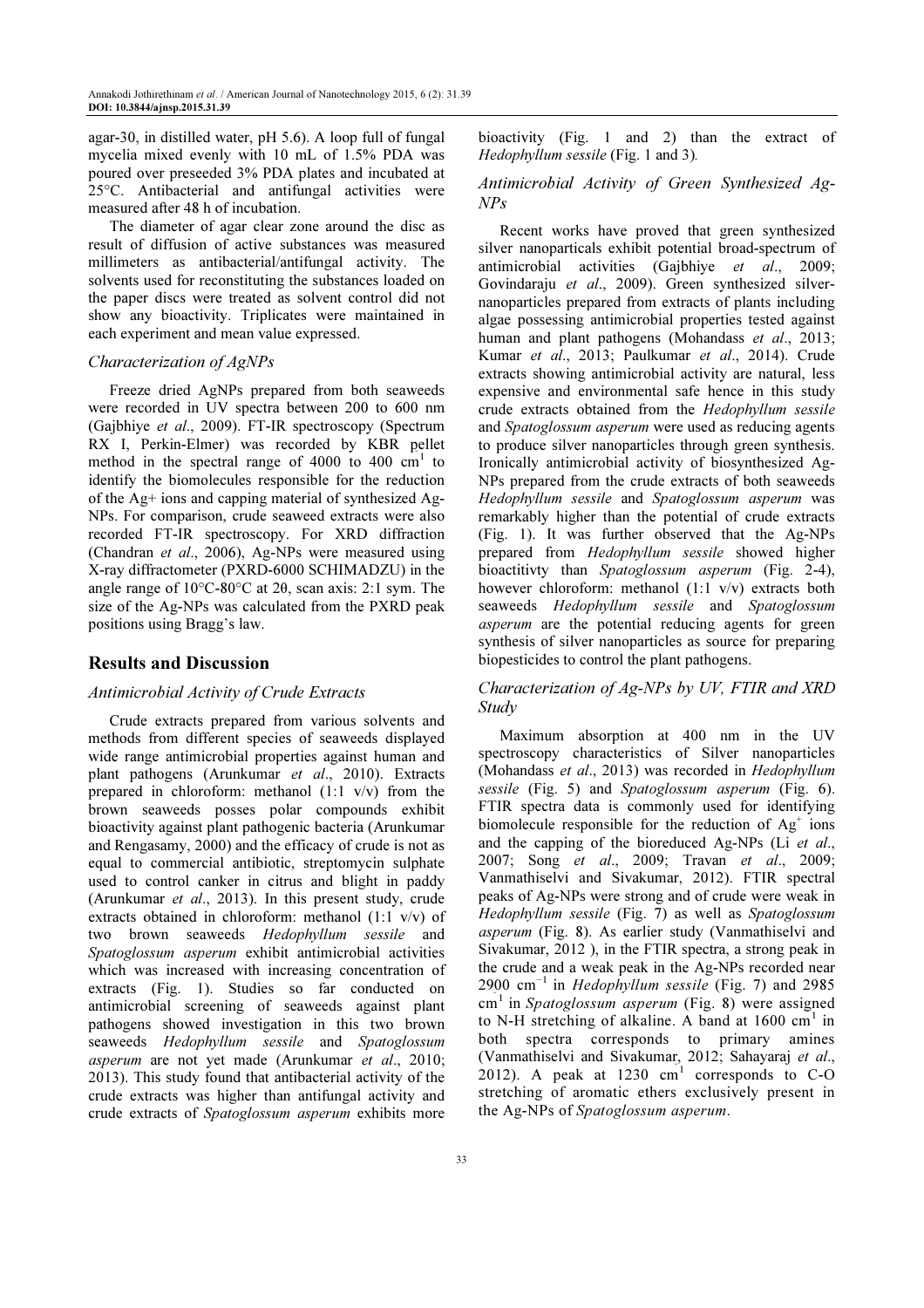

Fig.1. Antibacterial(X.oryzae and X.citri) and antifungal (U.virens) activities of different concentrations of crude extract and green synthesized Ag-Nps prepared from the chloroform: methanol (1:1 v/v) of Hedophyllum sessile and Spathoglossum asperum



Fig. 2. Antibacterial activity of crude extract and green synthesized Ag-NPs obtained from the Spathoglossum asperum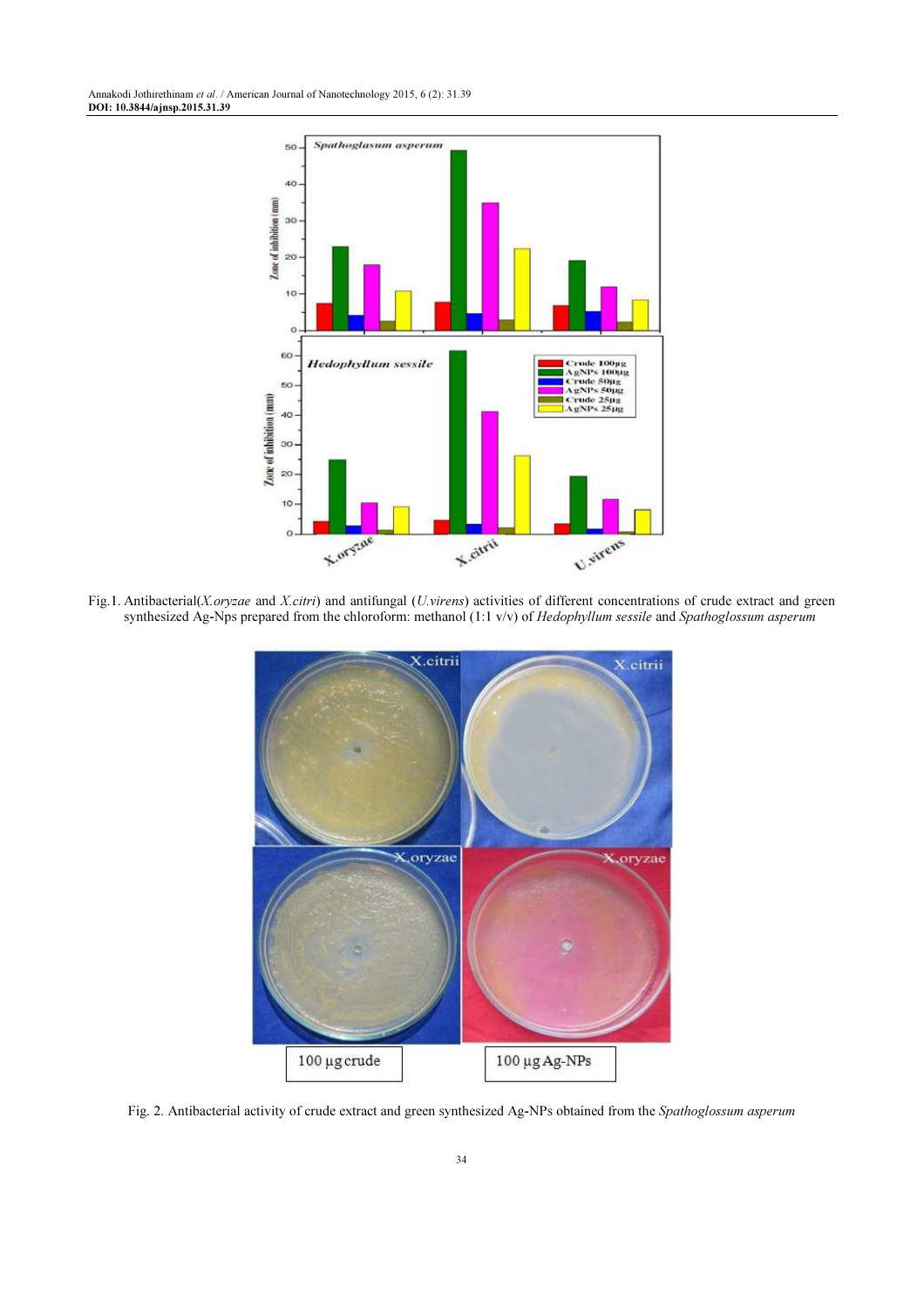Annakodi Jothirethinam et al. / American Journal of Nanotechnology 2015, 6 (2): 31.39 DOI: 10.3844/ajnsp.2015.31.39



Fig. 3. Antibacterial activity of crude extract and green synthesized Ag-NPs obtained from the Hedophyllum sessile



Fig. 4. Antifungal activity of crude extract of Spathoglossum asperum (A) green synthesized Ag-NPs of Spathoglossum asperum (B) and Hedophyllum sessile (C)



Fig. 5. UV spectrum of green synthesized AgNPs prepared from the chloroform: methanol (1:1 v/v) extract of Hedophyllum sessile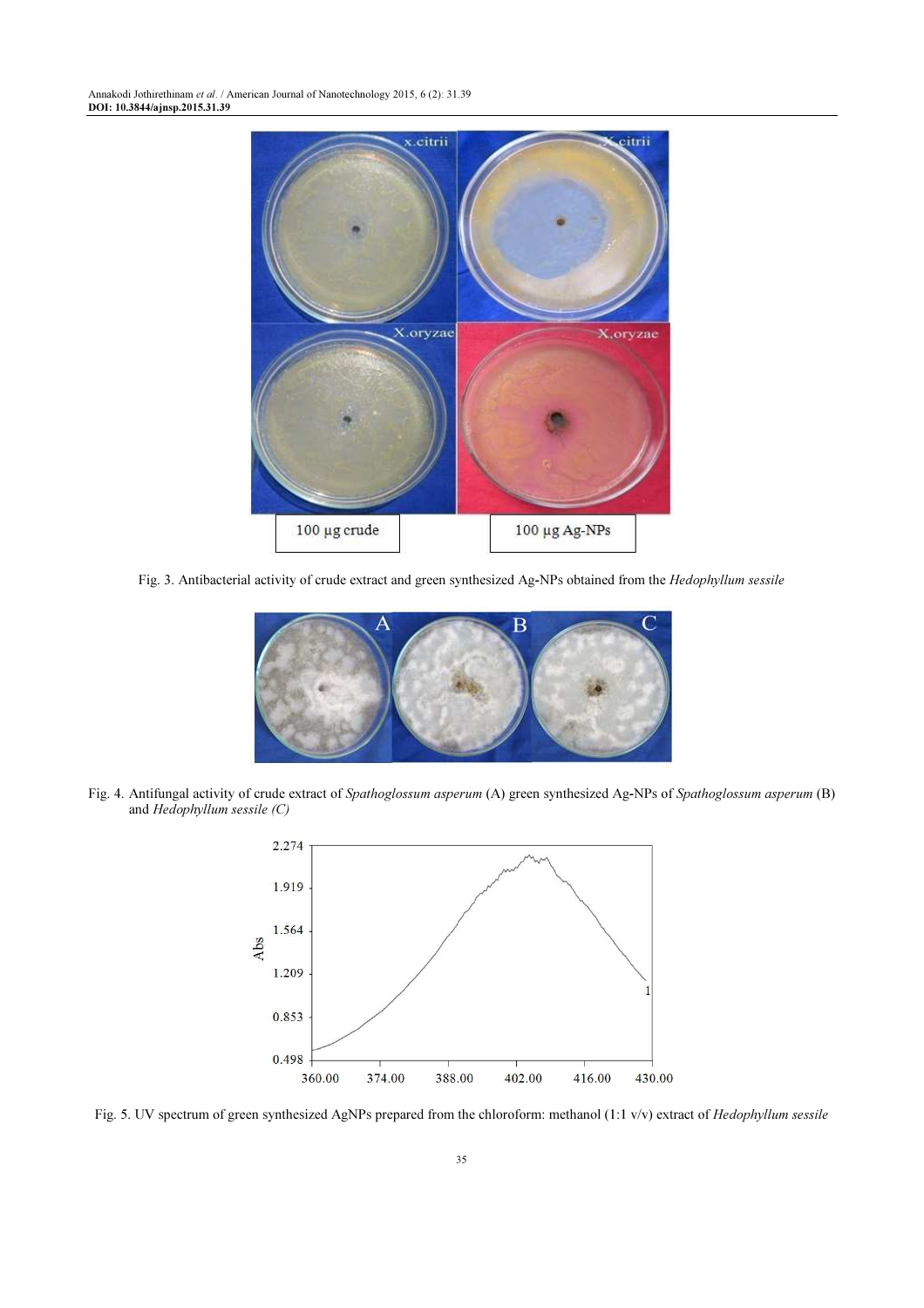Annakodi Jothirethinam et al. / American Journal of Nanotechnology 2015, 6 (2): 31.39 DOI: 10.3844/ajnsp.2015.31.39



Fig. 6. UV spectrum of green synthesized Ag-NPs prepared from the chloroform: methanol (1:1 v/v) extract of Spathoglassum asperum



Fig. 7. FTIR spectroscopy of crude and green synthesized Ag-NPs prepared from the Hedopyllum sessile



Fig. 8. FTIR spectroscopy of crude and green synthesized Ag-NPs prepared from the Spathoglossum asperum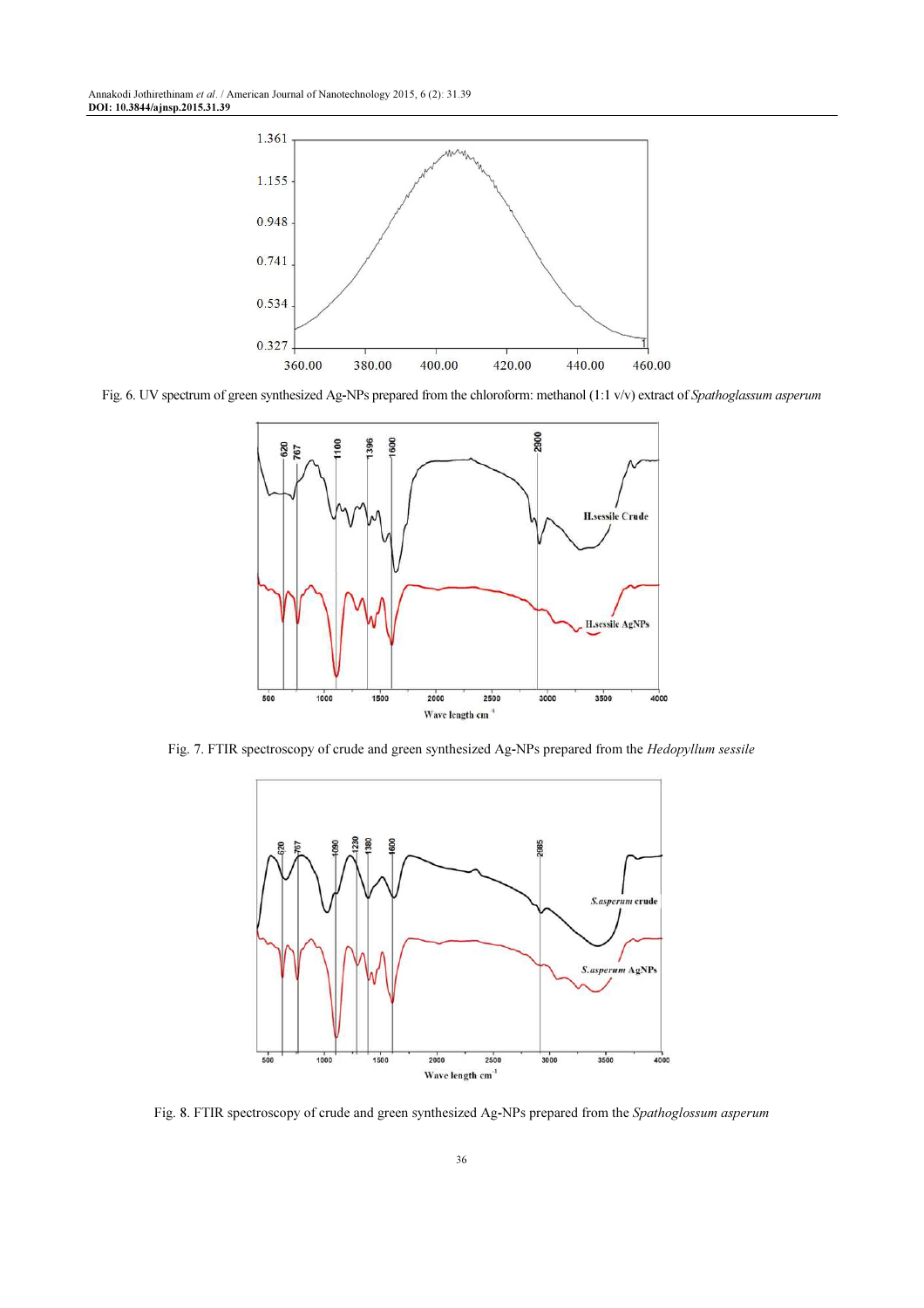A strong peaks at 1100 cm<sup>1</sup> and 1090 cm<sup>1</sup> in *Hedopyllum* sessile and Spatoglossum asperum, respectively corresponds to C-N stretching of the aliphatic amine, which is commonly found in protein, indicating protein as ligands for Ag-NPs, which increase the stability of nanoparticles synthesized (Shetty et al., 2006). Peaks at  $620 \text{ cm}^1$  and  $767 \text{ cm}^1$  in Ag-NPs of both seaweeds were assigned to the C-X stretching of either chloroalkanes or bromoalkanes (Anil Kumar et al., 2007). These FTIR data indicate functional groups in the secondary metabolites such as phenols and terpenoids found in the crude extracts of Hedopyllum sessile and Spatoglossum

asperum are the source of reducing agents for synthesis of Ag-NPs (Shetty et al., 2006).

The biosynthesized Ag-NPs was further structurally characterized through peaks observed in the XRD pattern. The sharp diffraction pattern of the XRD spectra obtained by the annealing at 200°C indicates a pure crystalline silver structure (Fig. 9 and 10). The XRD peaks at 2θ values of 32.51, 46.50 (for both seaweeds) and 64.62 (Hedopyllum sessile) corresponding to hkl values of 111, 200 and 220 for planes of silver nano particles, respectively. All diffraction peaks correspond to the characteristic face centered cubic phase of silver nanoparticles (JCPDS No. 04-0783; Anil Kumar et al., 2007).



Fig. 9. XRD pattern of green synthesized Ag-NPs prepared from the chloroform: methanol (1:1 v/v) extract of Hedophyllum sessile



Fig. 10. XRD pattern of green synthesized Ag-NPs prepared from the chloroform: methanol (1:1 v/v) extract of Spathoglossum asperum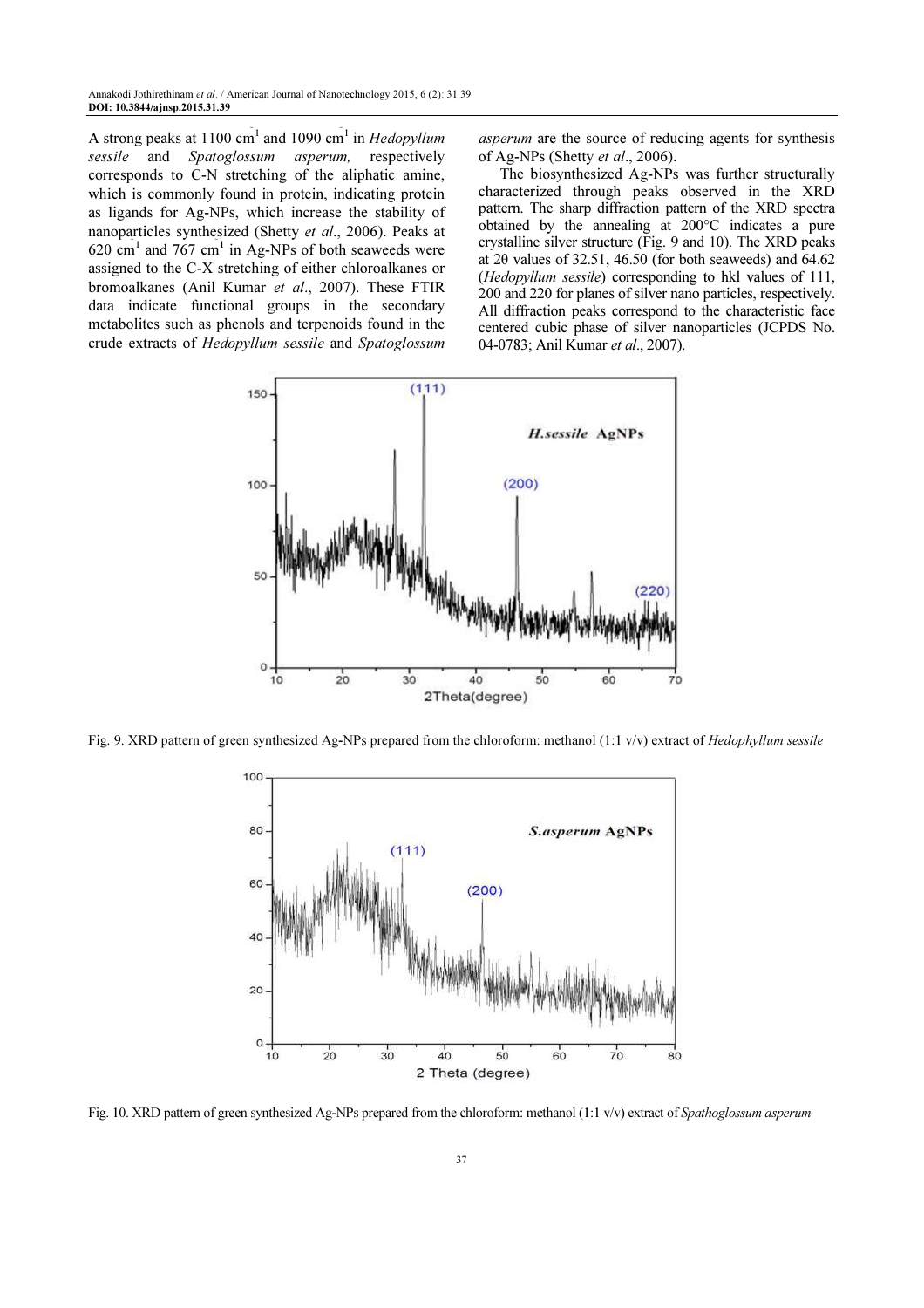#### Conclusion

This study concludes that crude extracts obtained in chloroform: methanol (1:1 v/v) from the brown seaweeds Hedophyllum sessile and Spatoglossum asperum exhibit antimicrobial property against certain plant pathogens. These antimicrobial crude substances contain active groups related to terpenoids and phenols which are responsible for reducing silver nano particles. Bioactivity and XRD data support Hedopyllum sessile was more promising than Spatoglossum asperum for synthesizing silver nano particles.

#### Acknowledgement

This work was supported by the grant for Post graduate dissertation awarded by Tamil Nadu State Council for Higher Education (TANSCHE), Chennai, India.

## Author's Contributions

Annakodi Jothirethinam: Carried out the experimental works of this finding.

Sivanantham Prathiba: Carried out the experimental works of this finding.

 Natarajan Shanthi: Carried out analysis of the samples, prepared the data and figures suite to article and contribute writing part of the paper.

Kulanthaiyesu Arunkumar: Mentor who design the research problem with aim and objectives and supervised the experiment and contributed writing part of the article as well.

## Ethics

This research article is original work which is not published earlier. The corresponding author aware and confirmed that all the others have read and approved the article and no ethical issue involved.

### References

- Anil Kumar, S., M.K. Abyaneh, S.W. Gosavi Sulabha, A. Ahmad and M.I. Khan, 2007. Nitrate reductasemediated synthesis of silver nanoparticles from AgNO3. Biotechnol. Lett., 29: 439-445. DOI: 10.1007/s10529-006-9256-7
- Arunkumar, K. and K. Rengasamy, 2000. Evaluation of antibacterial potential of seaweeds occurring along the coast of Tamil Nadu, India against the plant pathogenic bacterium, Xanthomonasoryzaepv. oryzae (Ishiyama) Dye. Botanica Marina, 43: 409-415.
- Arunkumar, K., S.R. Sivakumar and N. Shanthi, 2013. Antibacterial potential of Gulf of Mannar seaweeds extracts against two plant pathogenic bacteria Xanthomonas axonopodis pv. citri (Hasse) Vauterin et al. and Xanthomonas campestris pv.

malvacearum (Smith 1901) Dye. Int. J. Advances Pharmacy, Biology Chemistry, 2: 25-31.

- Arunkumar, K., S.R. Sivakumar and R. Rengasamy, 2010. Review on bioactive potential in seaweeds (marine macroalgae): A special emphasis on bioactivity of seaweeds against Plant Pathogens. Asian J. Plant Sci., 9: 227-240.
- Chandran, S.P., M. Chaudhary, R. Pasricha, A. Ahmad and M. Sastry, 2006. Synthesis of gold nanotriangles and silver nanoparticles using Aloevera plant extract. Biotechnol. Prog., 22: 577-583. DOI: 10.1021/bp0501423
- Chastre, J., 2008. Evolving problems with resistant pathogens. Clin. Microbiol. Infect., 14: 3-14. DOI: 10.1111/j.1469-0691.2008.01958.x
- Gajbhiye, M., J. Kesharwani, A. Ingle, A. Gade and M. Rai, 2009. Fungus-mediated synthesis of silver nanoparticles and their activity against pathogenic fungi in combination with fluconazole, Nanomedicine: Nanotechnol. Biol. Med., 5: 382-386. DOI: 10.1016/j.nano.2009.06.005
- Gilaki, M., 2010. Biosynthesis of silver nanoparticles using plant extracts. J. Biol. Sci., 10: 465-467.
- Goldmann, D.A., R.A. Weinstein, R.P. Wenzel, O.C. Tablan and R.J. Duma et al., 1996. Strategies to prevent and control the emergence and spread of antimicrobial-resistant microorganisms in hospital. A challenge to hospital leadership. J. Am. Med. Assoc., 275: 234-240.

DOI: 10.1001/jama.1996.03530270074035

- Govindaraju, K., V. Kiruthiga, V. Ganesh Kumar and G. Singaravelu, 2009. Extracellular synthesis of silver nanoparticles by a marine alga, Sargassum wightii, Grevilli and their antibacterial effects. J. Nanosci. Nanotechnol., 9: 5497-5501. DOI: 10.1166/jnn.2009.1199
- Graham, J., B. Gruber and C. Bock, 2013. Integrated management of citrus canker. Citrus Industry.
- Jae, Y.S. and S.K. Beom, 2009. "Rapid biological synthesis of silver nanoparticles using plant leaf extracts. Bioprocess Biosyst. Eng., 32: 79-84. DOI: 10.1007/s00449-008-0224-6
- Khalil, M.M.H., E.H. Ismail, Z. Khaled, E. Baghdady and D. Mohamed, 2014. Green synthesis of silver nanoparticles using olive leaf extract and its antibacterial activity. Arabian J. Chemistry. 7: 1131-1139. DOI: 10.1016/j.arabjc.2013.04.007
- Klaus, T., R. Joerger, E. Olsson and C.G. Granqvist, 1999. Silver-based crystalline nanoparticles, microbially fabricated. J. Proc. Natl. Acad. Sci. USA, 96: 13611-13614. DOI: 10.1073/pnas.96.24.13611
- Konishi, Y. and T. Uruga, 2007. "Bioreductive deposition of platinum nanoparticles on the bacterium Shewanella algae. J. Biotechnol., 128: 648-653. DOI: 10.1016/j.jbiotec.2006.11.014